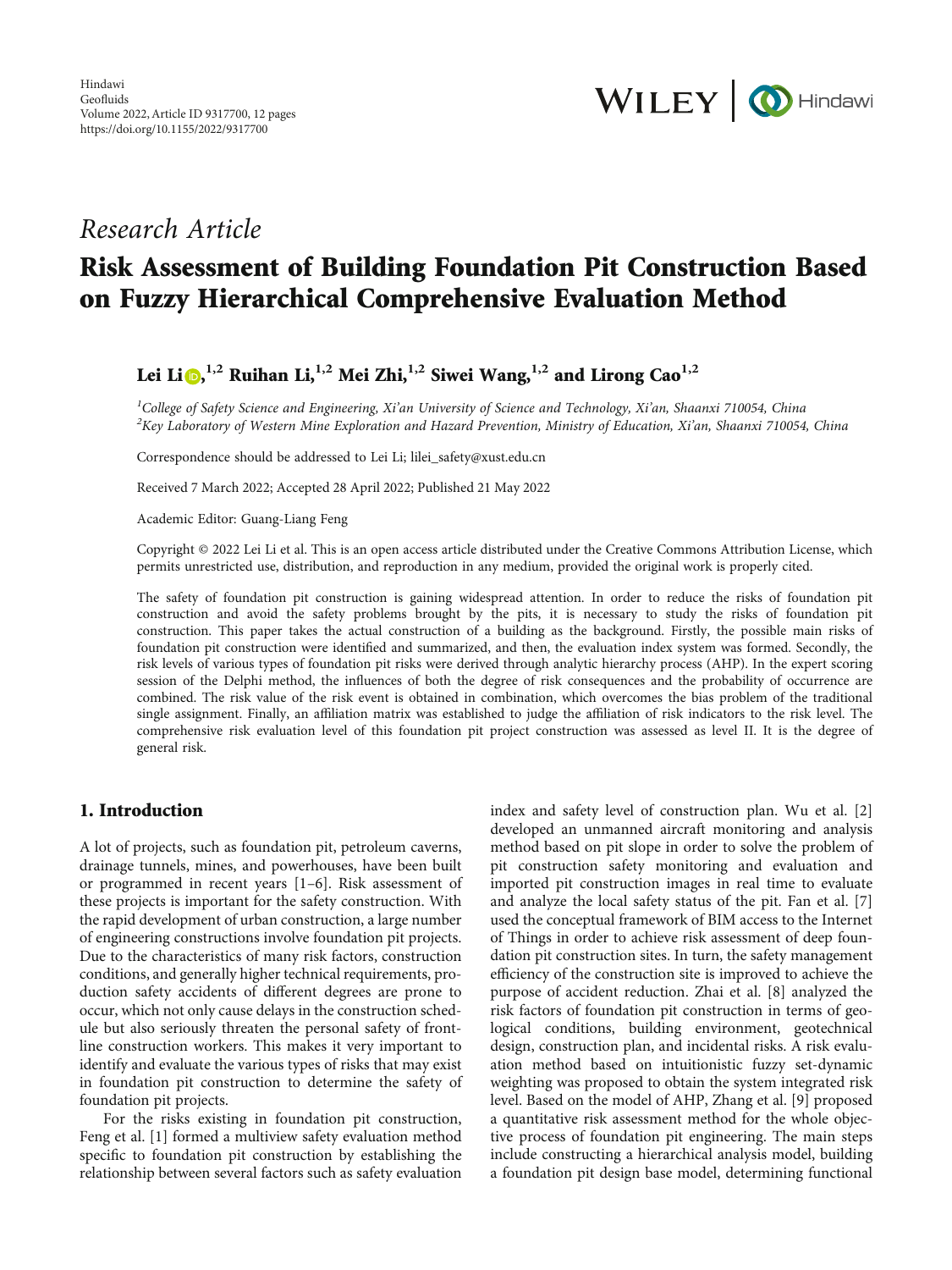relationships, calculating risk factor weights, and ranking risk levels. Wei et al. [[10](#page-10-0)] proposed a risk assessment method based on fuzzy evidence inference from the perspective of the engineering project as a whole. By this method, the risk level of all hazardous events involved can be obtained by this method, and then, the risk level of the project as a whole can be pooled. Meng et al. [\[11\]](#page-11-0) used AHP for risk assessment of deep foundation pit construction. The analysis was carried out in terms of the possible consequences of the risks and the probability of their possible occurrence and was validated based on engineering examples. Shen et al. [\[12\]](#page-11-0) analyzed the risk factors involved in foundation pit construction and established a subway station foundation pit construction risk evaluation index system. A comprehensive evaluation model was constructed, and the hazard levels of various types of risks were obtained. Zhang et al. [\[13\]](#page-11-0) proposed an integrated method of dynamic risk analysis based on Fuzzy Bayesian Network (FBN) and Fuzzy Analytic Hierarchy Process (FAHP). Applying it to the risk evaluation analysis of foundation pit collapse to achieve quantitative risk reasoning of foundation pit collapse, which is essential for the prevention and control of foundation pit collapse accidents. Wu and Wang [\[14\]](#page-11-0) proposed an integrated projection tracking model, particle swarm optimization, and interpolation algorithm to evaluate the in-flooding risk of deep foundation construction. Giannakos and Xenidis [[15](#page-11-0)] focus on the relationship between overall and local risks and explored their intrinsic correlation using neural network models. It is pointed out that overall risk is not an aggregate of simple combinations of local risks and that the two are interdependent. Yang et al. [\[16\]](#page-11-0) simulated the whole process of pit collapse and evacuation through a decision system model to minimize the safety problems caused by pit construction. Valipour et al. [[17](#page-11-0)] combined stepwise and compound weight assessment methods to obtain five main risks of subway pit construction, which provides new ideas and references for controlling risks in pit excavation in subway projects. Zhou et al. [[18](#page-11-0)] constructed support vector machine risk prediction model to predict and determine the safety risks that may occur during the construction of deep foundation pits.

In summary, many scholars have conducted various researches on foundation pit construction risks, mainly focusing on risk assessment, safety evaluation, dynamic analysis, and prediction. Among them, the hierarchical analysis method is a common class of methods for the risk assessment of foundation pit engineering. Since the risk of foundation pit has a certain fuzzy nature, by constructing a fuzzy hierarchical risk evaluation model, it can identify various risk factors of foundation pit construction more accurately. Therefore, the use of fuzzy hierarchical comprehensive evaluation method can effectively realize the risk assessment of foundation pit construction. This paper combines the fuzzy hierarchical comprehensive evaluation method and the Delphi method to establish a foundation pit construction risk index system. In turn, the weights of various types of risks are calculated to obtain various risk levels of foundation pit construction. The determination criteria of risk events are optimized, and targeted risk control measures are proposed.

## 2. Theoretical Bases

2.1. AHP. Hierarchical analysis is a practical and flexible system hierarchical evaluation method combining qualitative and quantitative approaches. The idea is to decompose the complex problem to be studied into multiple components and form a progressive multilevel analysis structure according to the interrelationship of each component. The complex problem is transformed into the lowest level unit relative to the highest level and determines the relative importance weights of each decomposition level. This method mathematizes the decision-making process with less quantitative information, processes and expresses subjective judgments in quantitative form, and provides a simple and scientific way to make decisions for complex problems with specific requirements.

The following are the steps for implementing the AHP. First, identify the nature of the research problem and the relevant influencing factors of the target, and construct a multilevel progressive hierarchical structure model. Second, establish a factor judgment matrix to determine the factor weights of each level. Finally, clarify the level of each influencing factor and obtain the factors with greater influence in the system. In this paper, we use AHP to determine the relative importance weights of risk events relative to the total risk of pit construction and the relative importance weights of the four risk consequence degree indicators.

2.2. Fuzzy Theory. There are various risks and safety hazards in the process of construction of foundation pits. The complexity of the operating conditions, processes, and equipment of foundation pit construction makes it difficult to describe the risk events in a quantitative manner. Therefore, most risk judgments are realized based on expert opinions or historical experiences. Based on fuzzy sets, fuzzy theory takes the object of study to deal with uncertain things and accepts the objective existence of fuzzy phenomena. The theory translates numerical variables into linguistic variables for thing description, providing an effective method for analyzing complex things or systems with uncertainty.

Among them, the affiliation function, which is extremely important in fuzzy theory, is an effective way to characterize a fuzzy set. The affiliation function is designed to describe the affiliation of an element *u* to a fuzzy set of *U*. Due to the uncertainty of this relationship, the values obtained in [0,1] will be used instead of the fixed values to characterize. It can be considered that  $U: u \longrightarrow [0, 1], u \longrightarrow U(u)$ , by calling *U* a fuzzy set of *u* and  $U(u)$  is an affiliation function of the fuzzy set *u*.

2.3. Fuzzy Hierarchical Integrated Evaluation Method. Fuzzy hierarchical comprehensive evaluation method combines hierarchical analysis and fuzzy mathematics. The relevant factors of the evaluation object are classified according to certain rules to form a progressive hierarchical structure with multiple types. The evaluation method consists of a target layer, a criteria layer and a factor layer in order from top to bottom. It provides a more comprehensive and integrated assessment of the evaluation object.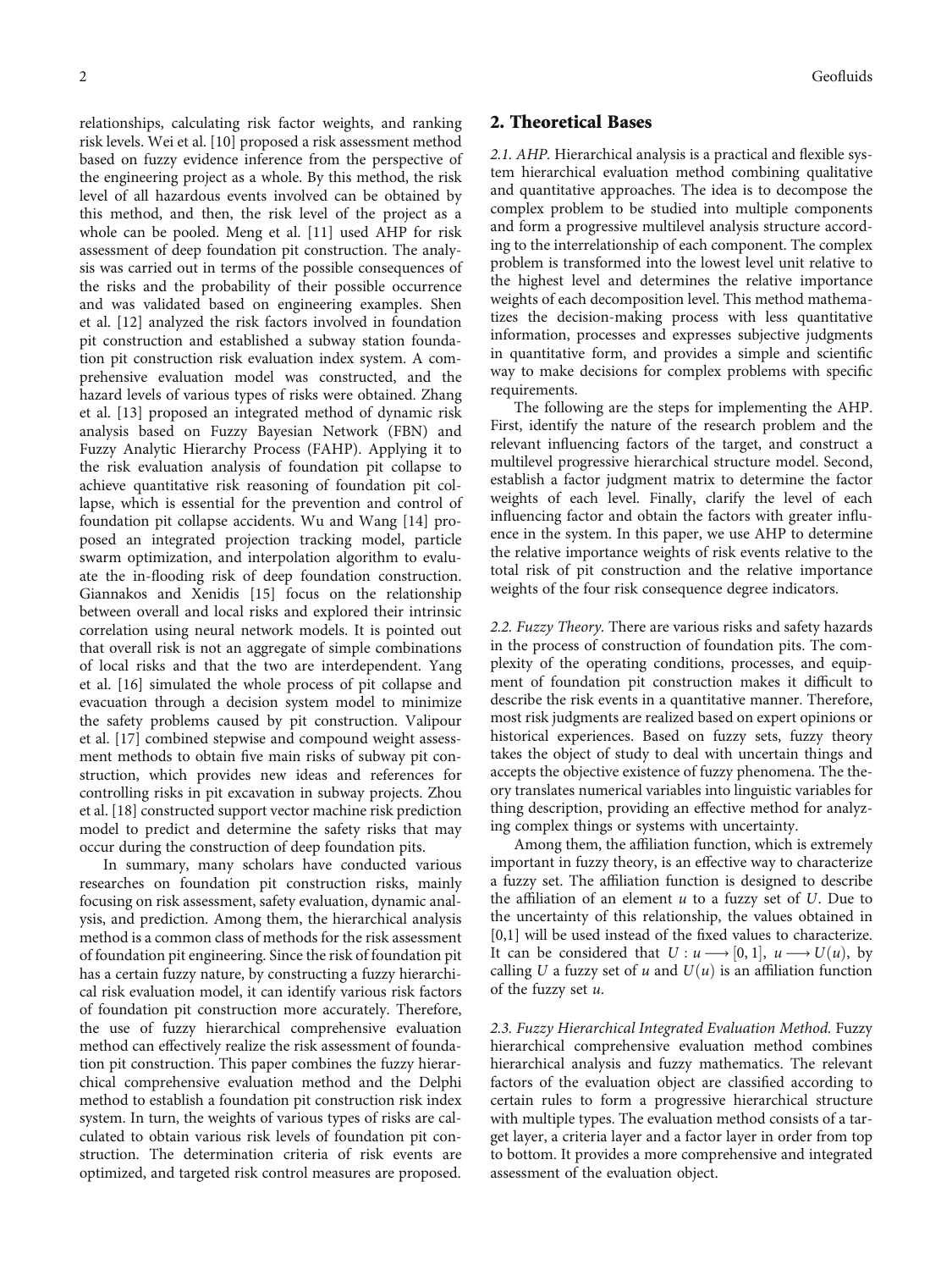<span id="page-2-0"></span>The following are the steps of this risk assessment. Firstly, the risk index evaluation system is constructed in a hierarchical manner, and the weights of each risk factor are calculated by using the AHP. Secondly, determine the affiliation degree of evaluation risk factors, apply fuzzy theory to conduct comprehensive evaluation of the evaluation object, and get the level of evaluation risk factors. Finally, get the risk consequence level by the Delphi method, so as to get the comprehensive risk level of the whole evaluation target. The fuzzy hierarchical comprehensive evaluation process of foundation pit construction risk is shown in Figure 1.

2.4. Consequence Level. According to the report on production safety accident and regulations of investigation and treatment [\[19\]](#page-11-0), the consequences of accidents cover four aspects: casualties, economic losses, environmental impacts, and social impacts. The above four consequence level indicators are used to judge the severity of risk consequences. The consequence degree level index is shown in Table [1](#page-3-0).

Based on the above indicators, the risk consequence judgment matrix was constructed. The corresponding weights of the four indicators are calculated using hierarchical analysis, and the risk consequence degree is divided into four levels. The consequence degree levels are shown in Table [2](#page-3-0).

2.5. Occurrence Probability Level. The probability of occurrence of foundation pit construction risk is divided into four levels using the likelihood of risk events as an indicator [[20](#page-11-0)]. The risk occurrence probability levels are shown in Table [3.](#page-3-0)

Based on the above indicators, the judgment matrix of risk occurrence probability is constructed. The corresponding weights of the four indicators are calculated using hierarchical analysis, and finally, the risk occurrence probability is divided into four levels. The consequence degree levels are shown in Table [4](#page-4-0).

2.6. Risk Grading Criteria. According to different risk consequence level and occurrence probability level, it constitutes the risk grading evaluation standard. The risk grading evaluation standard of foundation pit construction is shown in Table [5](#page-4-0).

From Table [5](#page-4-0), it can be seen that the pit construction risk is divided into four levels. However, the risk assessment combined with the Delphi method has a certain subjectivity, and the assessment results and the delineation of risk level boundaries are often vague. Therefore, it is necessary to introduce the affiliation function for analysis, using the affiliation function to effectively determine the pit construction risk value. According to the principle of maximum affiliation, the risk level of each risk index is determined.

In this paper, the value of pit construction risk is derived by constructing a trapezoidal affiliation function [[21](#page-11-0), [22](#page-11-0)]. The trapezoidal affiliation function is shown in Figure [2](#page-4-0).

Let  $u_1, u_2, u_3, \ldots, u_6$  are the linear values of the proximity threshold of each index, and  $U_1$ ,  $U_2$ ,  $U_3$ , and  $U_4$  are the values of the derived risk factor levels. Preceding part of the text divides the foundation pit construction risk into 4 levels. The affiliation function of each level is as follows:



FIGURE 1: Fuzzy hierarchy comprehensive evaluation process of foundation pit construction risk.

The functional equation for Grade I (slightly risk) is as follows:

$$
U_1 = \begin{cases} 1, & u_i \le u_1, \\ \frac{u_2 - u_i}{u_2 - u_1}, & u_1 < u_i < u_2, \\ 0, & u_i \ge u_2. \end{cases}
$$
 (1)

The functional equation for Grade II (general risk) is as follows:

$$
U_2 = \begin{cases} 0, & u_i \le u_1 \text{ or } u_i \ge u_4, \\ \frac{u_i - u_1}{u_2 - u_1}, & u_1 < u_i < u_2, \\ 1, & u_2 \le u_i \le u_3, \\ \frac{u_4 - u_i}{u_4 - u_3}, & u_3 < u_i < u_4. \end{cases} \tag{2}
$$

The functional equation for Grade III (significant risk) is as follows:

$$
U_{3} = \begin{cases} 0, & u_{i} \leq u_{3} \text{ or } u_{i} \geq u_{6}, \\ \frac{u_{i} - u_{3}}{u_{4} - u_{3}}, & u_{3} < u_{i} < u_{4}, \\ 1, & u_{4} \leq u_{i} \leq u_{5}, \\ \frac{u_{6} - u_{i}}{u_{6} - u_{5}}, & u_{5} < u_{i} < u_{6}. \end{cases}
$$
(3)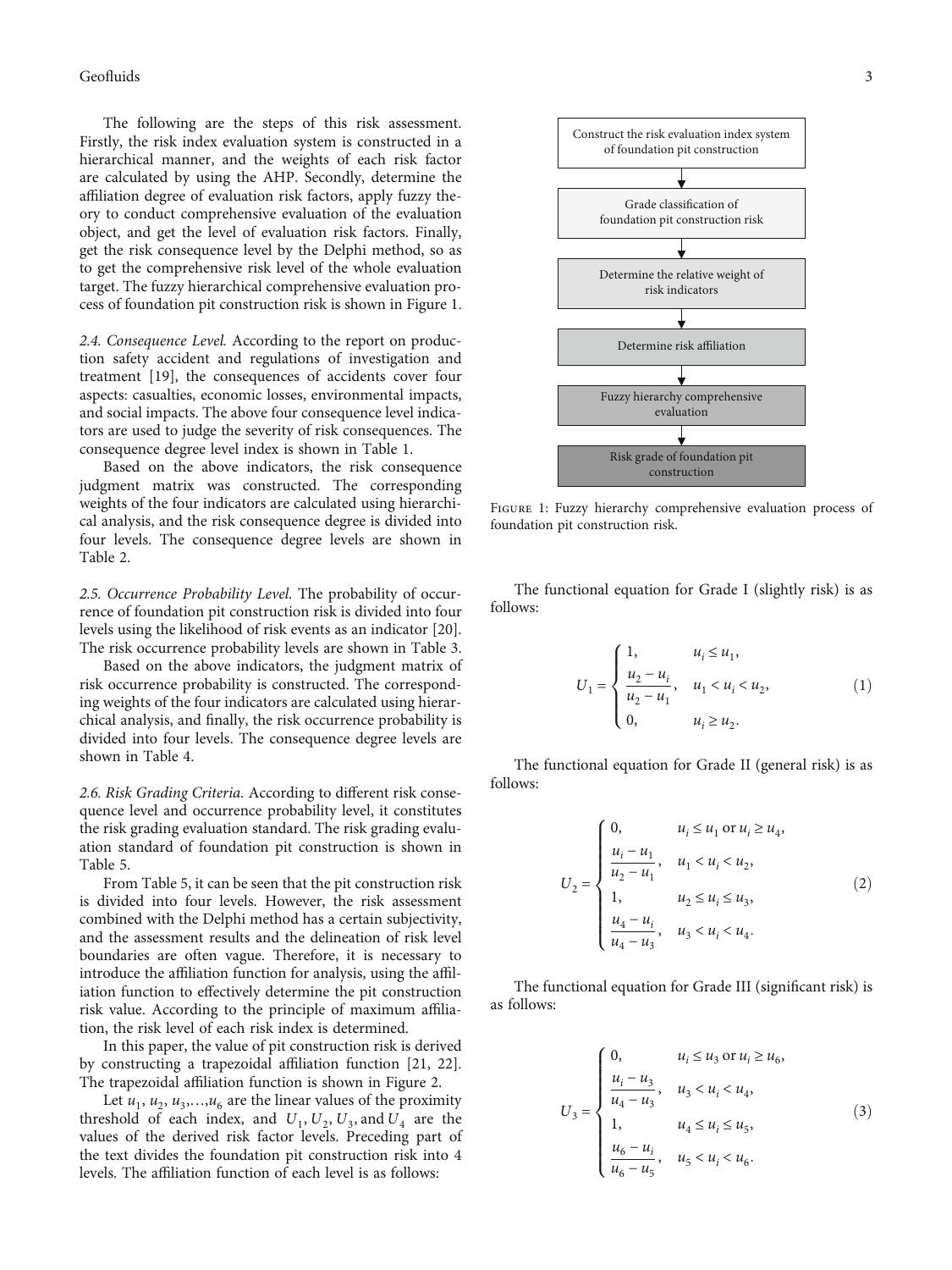TABLE 1: Degree of consequence grade index.

<span id="page-3-0"></span>

| Serious injury (SI), death (D)/person  | Direct economic loss/10,000,000 RMB | Environmental impact | Social impact | Assignment |
|----------------------------------------|-------------------------------------|----------------------|---------------|------------|
| $SI < 3$ or $D < 10$                   | $\leq$ 1                            | Small                | Consider      |            |
| $SI \in [3, 10)$ or $D \in [10, 50)$   | $ 1, 5\rangle$                      | Big                  | Serious       |            |
| $SI \in [10, 30)$ or $D \in [50, 100)$ | [5, 10)                             | Very big             | More serious  |            |
| $SI \geq 30$ or $D \geq 100$           | >10                                 | Large                | Terrible      |            |

TABLE 2: Degree of consequence.

| Grade      |                    |         |              |            |
|------------|--------------------|---------|--------------|------------|
| Degree     | Things to consider | Serious | More serious | Disastrous |
| Assignment |                    |         |              |            |

Table 3: Index of the probability level of risk occurrence.

| Risk event              | Rarely  | <b>Happens</b> | May     | Frequently |
|-------------------------|---------|----------------|---------|------------|
| description             | happens | occasionally   | happen  |            |
| Things to<br>consider/% | < 0.1   | [0.1, 1)       | [1, 10) | >10        |

The functional equation for Grade III (highly risk) is as follows:

$$
U_4 = \begin{cases} 0, & u_i \leq u_5, \\ \frac{u_i - u_5}{u_6 - u_5}, & u_5 < u_i < u_6, \\ 1, & u_i \geq u_6. \end{cases}
$$
(4)

The risk value of each risk event is input into equations [\(1](#page-2-0))–(4); the affiliation  $r_{ii}$  of each pit construction risk factor index to the risk level is calculated. According to the principle of maximum affiliation in fuzzy mathematics, the risk level of each risk event is determined by comparing the calculation results. Among them, the risk value *R* is specifically expressed as follows:

$$
R = \begin{bmatrix} r_{11} & r_{12} & \cdots & r_{1m} \\ r_{21} & r_{22} & \cdots & r_{2m} \\ \vdots & \vdots & \ddots & \vdots \\ r_{n1} & r_{n2} & \cdots & r_{nm} \end{bmatrix} .
$$
 (5)

## 3. Foundation Pit Construction Risk Assessment Model

According to the engineering characteristics of pit construction, operation equipment, and other aspects, risk identification needs not only to grasp the overall situation of the project but also to take into account the specific details of engineering construction. The WBS-RBS engineering risk identification method can meet the above requirements, so this paper uses this method for the identification of pit con-

struction risks [\[23, 24](#page-11-0)]. In order to obtain richer foundation pit risk assessment content and more accurate risk judgment, the Delphi method is used to obtain the scores of each index of the probability of occurrence and consequences of foundation pit construction risks. At the same time, the bias of some nonprofessional risk assessment on the risk judgment results is reduced as much as possible. AHP is effectively used to calculate the weight of each index of the consequences of risk. In turn, the risk value of each risk factor of the pit construction risk is obtained from the risk value calculation formula. The final total risk value of the whole pit construction is obtained by the relative weight of each local item. In order to avoid the fuzzy definition between risk levels, risk grading is carried out with the help of the affiliation function, and the affiliation degree is calculated by using the affiliation functions corresponding to different risk levels. According to the relevant principles, the affiliation degree is compared, and the risk level of the risk event is obtained. In this paper, the risk assessment of foundation pit construction is realized step by step through the above three main steps. The risk assessment model of foundation pit construction is shown in Figure [3](#page-5-0) [[25](#page-11-0)].

#### 4. Case Study

4.1. Project Profile. A central hospital in X city has a new outpatient surgery building with a total construction area of  $20560 \text{ m}^2$ , of which the above-ground ten-story construction area is  $17420 \text{ m}^2$  and the underground one-story construction area is  $3140 \text{ m}^2$ . The foundation treatment adopts graded sandstone bedding whole piece treatment, the bottom elevation of the foundation pit is 795.730 m and 796.330 m, and the excavation volume is  $32500 \text{ m}^3$ . The parameters of the main soil layer of the foundation pit related are shown in Table [6.](#page-5-0) There are existing buildings around the upper entrance of the foundation pit, and the minimum distance is 3 m, and the maximum distance is 13 m. According to the geological survey report and design drawings, the pit bottom elevation was obtained below the groundwater level. Therefore, the excavation of the pit involves pit precipitation works.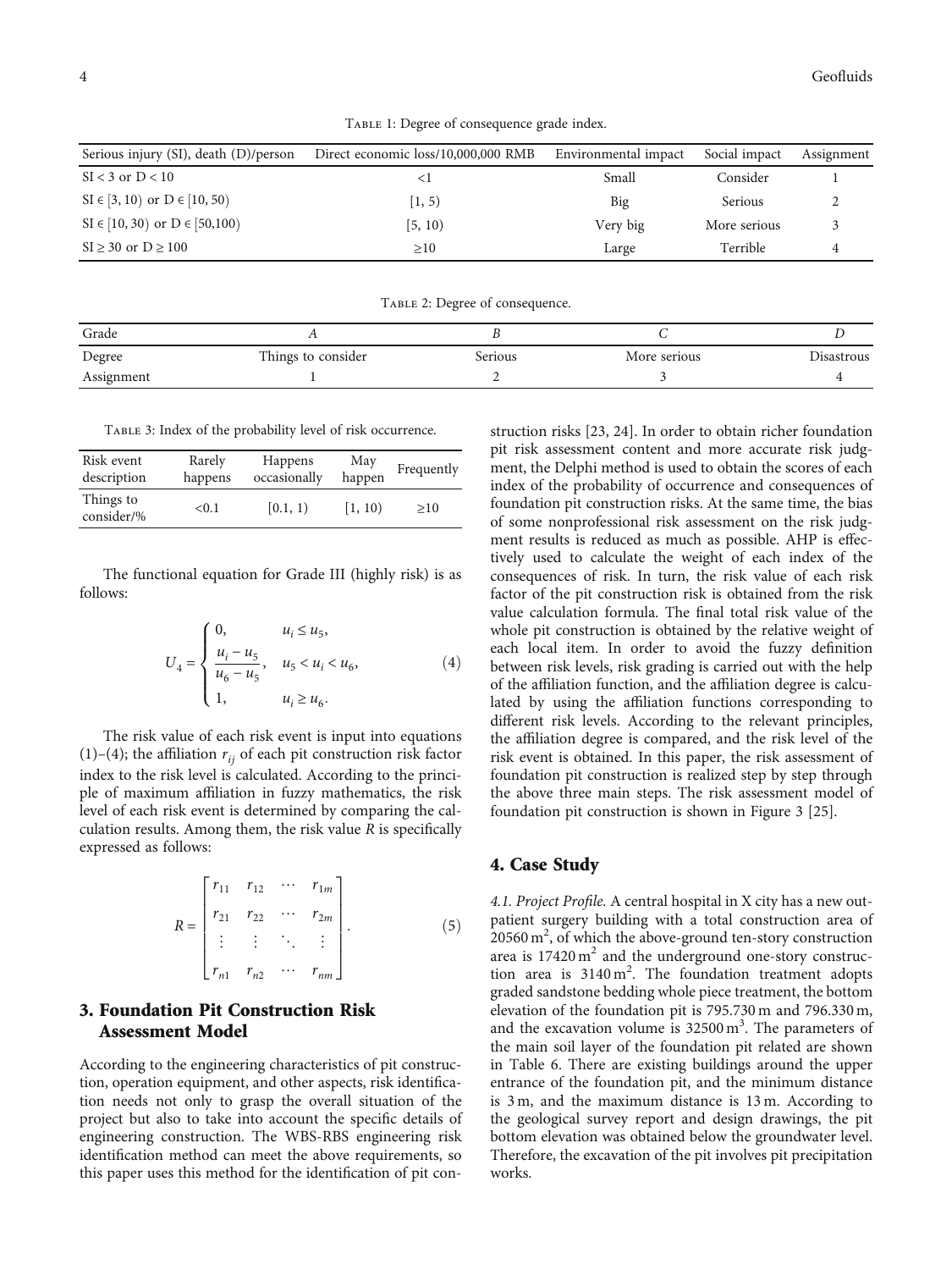<span id="page-4-0"></span>Geofluids 5

TABLE 4: Probability level of risk occurrence.

| Grade       |                    |         |              |            |
|-------------|--------------------|---------|--------------|------------|
| Description | Things to consider | Serious | More serious | Disastrous |
| Assignment  |                    |         |              |            |

Table 5: Grading criteria for risk.

| Scale | Risk value | Grade            | Acceptance criteria | Control measures                               |
|-------|------------|------------------|---------------------|------------------------------------------------|
|       | [1, 3]     | Slightly risk    | Permissible         | Strengthen daily management and timely changes |
|       | (3, 6)     | General risk     | Acceptable          | Focused attention for prevention and control   |
| Ш     | (6, 9)     | Significant risk | Unwilling to accept | Develop countermeasures for timely resolution  |
| IV    | (9, 16)    | Highly risk      | Unacceptable        | Stop immediately, rectify, circumvent          |



Figure 2: General form of trapezoidal membership function.

4.2. Risk Evaluation Index System. There are many risk factors in the construction of foundation pit projects, and in order to better realize the risk assessment of foundation pit construction, an exclusive evaluation index system should be established before the risk assessment. The selection of evaluation indicators generally follows the principles of completeness, independence, and typicality. Completeness means that the evaluation indicators must be selected in a scientific and comprehensive manner, reflecting all aspects involved as far as possible. Independence means that when constructing the evaluation index system, each index is independent of each other, and the content is clearly directed. Try to select indicators with less linkage to avoid the negative impact of the duplication of indicators on the final evaluation results. Typicality means that among many related evaluation factors, the most closely related and representative indexes should be selected, instead of simply appropriating all related contents to form a noncohesive index.

The construction of risk evaluation index system in this paper is based on the actual foundation pit construction project. Combined with the WBS-RBS method and the content of total safety management to sort out and identify the risk factors step by step. After identifying the foundation pit construction risks through WBS-RBS, the risks of foundation pit project are divided into 5 categories, which are personnel risks, construction risks, geological conditions, geotechnical design, and management risks. The risks in construction are screened out as comprehensively as possible and constitute the index system for evaluating the risks of foundation pit construction. It includes 5 primary indicators and 16 secondary indicators, as shown in Figure [4.](#page-6-0)

4.3. Risk Indicator Scores. The risk evaluation index system was obtained by combining the affiliation of each risk factor for pit construction. From Sections 2.4 and 2.5, it can be concluded that the scoring rules for risk events are divided into two aspects. On the one hand, the degree of risk consequences (*r*) is divided into four levels: *A*, *B*, *C*, and *D*, corresponding to scores of 1, 2, 3, and 4. On the other hand, the probability of risk occurrence (*p*) is similarly divided into four levels: *a*, *b*, *c*, and *d*, corresponding to scores of 1, 2, 3, and 4. From this, the risk value of each risk event can be quantified, and the calculation of the risk value (*v*) can be performed with the help of the following equation [[26](#page-11-0)].

$$
v = r \times p. \tag{6}
$$

The Delphi method was used to score the construction risks, and eight experts in the industry were invited to participate in the scoring. Each expert was provided with the special construction plan, excavation drawings, and other relevant background information for the risk assessment project, and the experts rated each risk in terms of the degree of consequence and probability of occurrence. The scores of each risk factor are derived from the review and evaluation, and each expert score will form a corresponding score sheet, where the rating scale of expert  $(E_1)$  is shown in Table [7.](#page-6-0)

The weights of the degree of consequence of risk were obtained from the AHP, and then, the individual risk values were calculated. The weights of the degree of consequence obtained after expert  $(E_1)$  scoring are shown in Table [8.](#page-7-0)

A total of five indicators of risk consequence degree and risk occurrence probability were matched with corresponding scores. The risk value obtained for each risk event after expert scoring was calculated according to formula (6). The scores of eight experts were summarized to form an expert rating scale and a rating summary chart, as shown in Table [9](#page-8-0) and Figure [5](#page-8-0).

4.4. Indicator Weights. Establish a judgment matrix of indicators at all levels and use hierarchical analysis to determine the weight of foundation pit construction risk indicators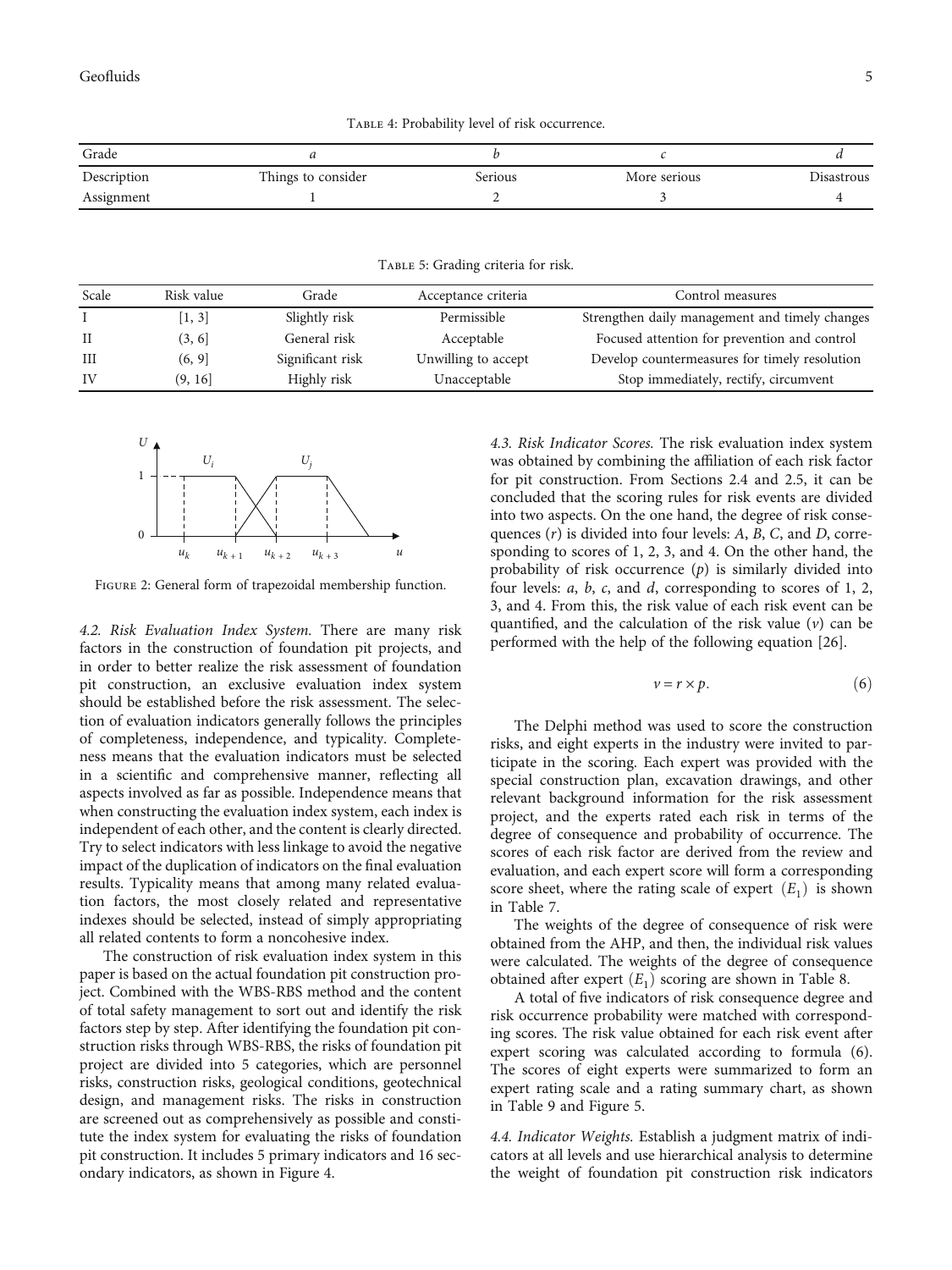<span id="page-5-0"></span>

Figure 3: Risk assessment model of foundation pit construction.

TABLE 6: The main parameters of the rock.

| Soil layer name             | Soil thickness (m) | Layer bottom depth (m) | Floor elevation (m) | Carrying capacity (kPa) |
|-----------------------------|--------------------|------------------------|---------------------|-------------------------|
| Mixed fill                  | $0.70 - 1.10$      | $0.70 - 1.10$          | 801.60-803.02       |                         |
| Vegetative fill             | $0.70 - 0.80$      | $0.70 - 0.80$          | 802.58-802.62       |                         |
| Loess                       | $2.50 - 3.80$      | $3.20 - 4.50$          | 798.20-800.00       | 160                     |
| Pebbles                     | $0.90 - 3.80$      | 5.30-7.70              | 795.68-798.13       | 250                     |
| Strongly weathered mudstone | 11.50-13.50        | 18.50-19.80            | 783.20-785.11       | 330                     |

 $(w_i, 0 \le w_i \le 1)$ , and the weight of each risk factor indicator is shown in Table [10.](#page-8-0)

4.5. Affiliation Matrix. Based on the affiliation function formulas ([1\)](#page-2-0)–([4](#page-3-0)), the values of  $u_1$ ,  $u_2$ ,  $u_3$ ,  $u_4$ <sub>6</sub> in the formula are taken as 1, 2, 3,⋯,6, respectively. The affiliation degree of foundation pit construction risk index to each risk level is calculated. The calculation results are shown in Table [11.](#page-9-0)

#### 4.6. Risk Level Fuzzy Evaluation

4.6.1. One-Level Fuzzy Integrated Evaluation. In the process of foundation pit construction risk evaluation, the fuzzy

comprehensive evaluation formula is  $B_i = w_i^{\circ} R_i = (b_1, b_2,$  $b_3 \cdots b_n$ , and for personnel risk  $U_1$ , the evaluation process is as follows:

$$
B_1 = w_1^{\circ} R_1
$$
  
= (0.109, 0.309, 0.582) $\begin{bmatrix} 0.125 & 0.375 & 0.250 & 0.250 \\ 0 & 0.250 & 0.125 & 0.625 \\ 0 & 0.250 & 0.625 & 0.125 \end{bmatrix}= (0.014, 0.264, 0.429, 0.293).$ 

 $(7)$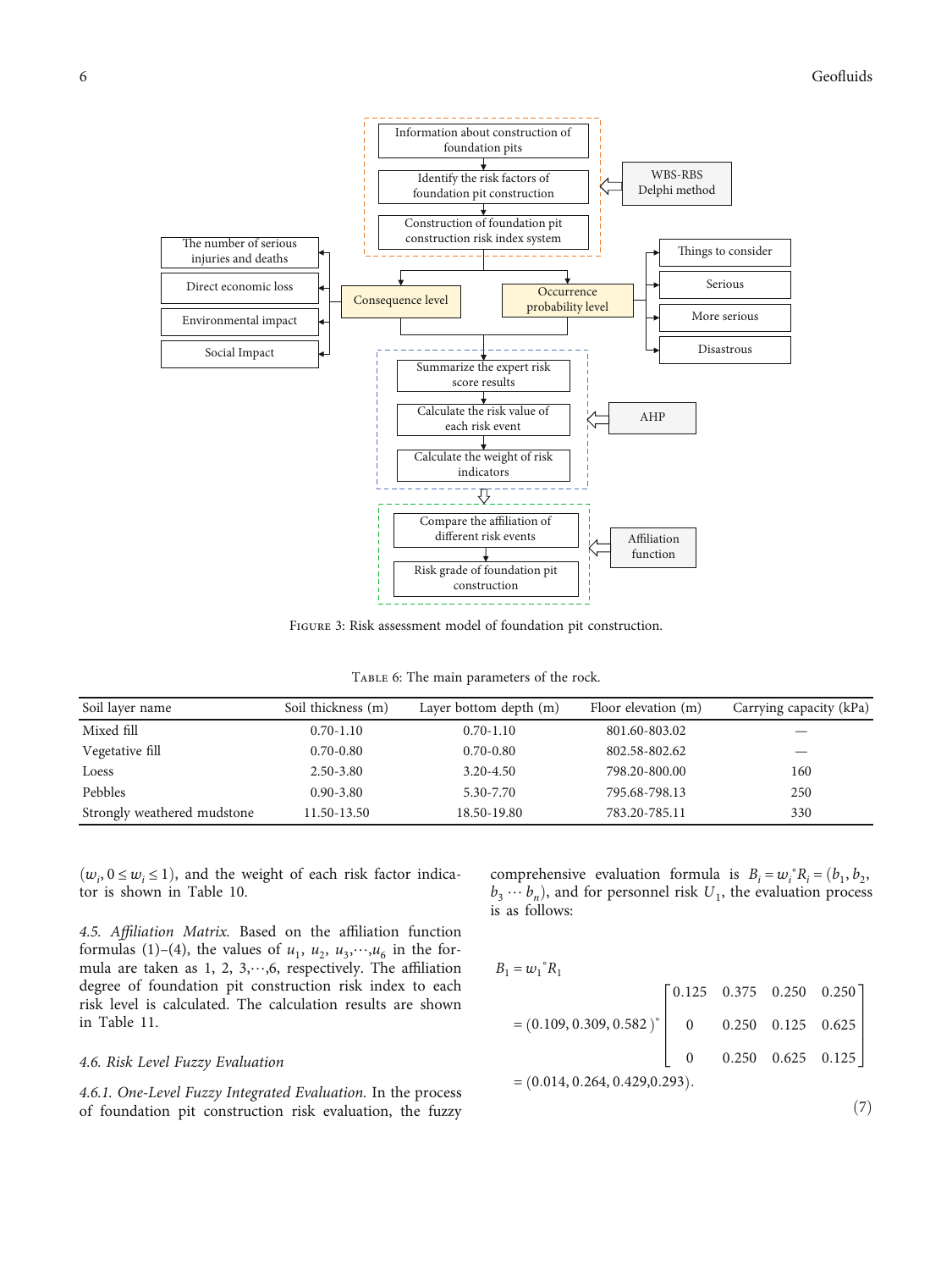<span id="page-6-0"></span>

Figure 4: Risk evaluation index system of foundation pit construction.

| Risk indicators                                          | Personnel<br>casualties | Economic<br>loss | Environmental<br>impact | Social<br>impact | Occurrence<br>probability |
|----------------------------------------------------------|-------------------------|------------------|-------------------------|------------------|---------------------------|
| Construction personnel risk awareness $u_{11}$           | 4                       | 3                |                         | 3                |                           |
| Operation behavior of construction<br>personnel $u_{12}$ | 4                       | 4                |                         |                  |                           |
| Manage personnel risk awareness $u_{13}$                 | 4                       |                  |                         | 3                |                           |
| Construction technique $u_{21}$                          |                         |                  |                         |                  |                           |
| Construction quality $u_{22}$                            | 3                       |                  |                         |                  |                           |
| Construction machinery and equipment $u_{23}$            |                         |                  |                         |                  |                           |
| Construction proximity condition $u_{24}$                |                         |                  |                         |                  |                           |
| Geological phenomenon $u_{31}$                           |                         |                  |                         |                  |                           |
| Rock types $u_{32}$                                      |                         |                  |                         |                  |                           |
| Underground water $u_{33}$                               |                         |                  |                         |                  |                           |
| Design of foundation pit enclosure $u_{41}$              |                         |                  |                         |                  |                           |
| Foundation reinforcement design $u_{42}$                 |                         |                  |                         |                  |                           |
| Drainage design $u_{43}$                                 |                         |                  |                         |                  |                           |
| Safety education and training $u_{51}$                   | 4                       |                  |                         |                  |                           |
| Safety regulation $u_{52}$                               | 4                       |                  |                         |                  |                           |
| Organization and coordination $u_{53}$                   |                         |                  |                         |                  | 3                         |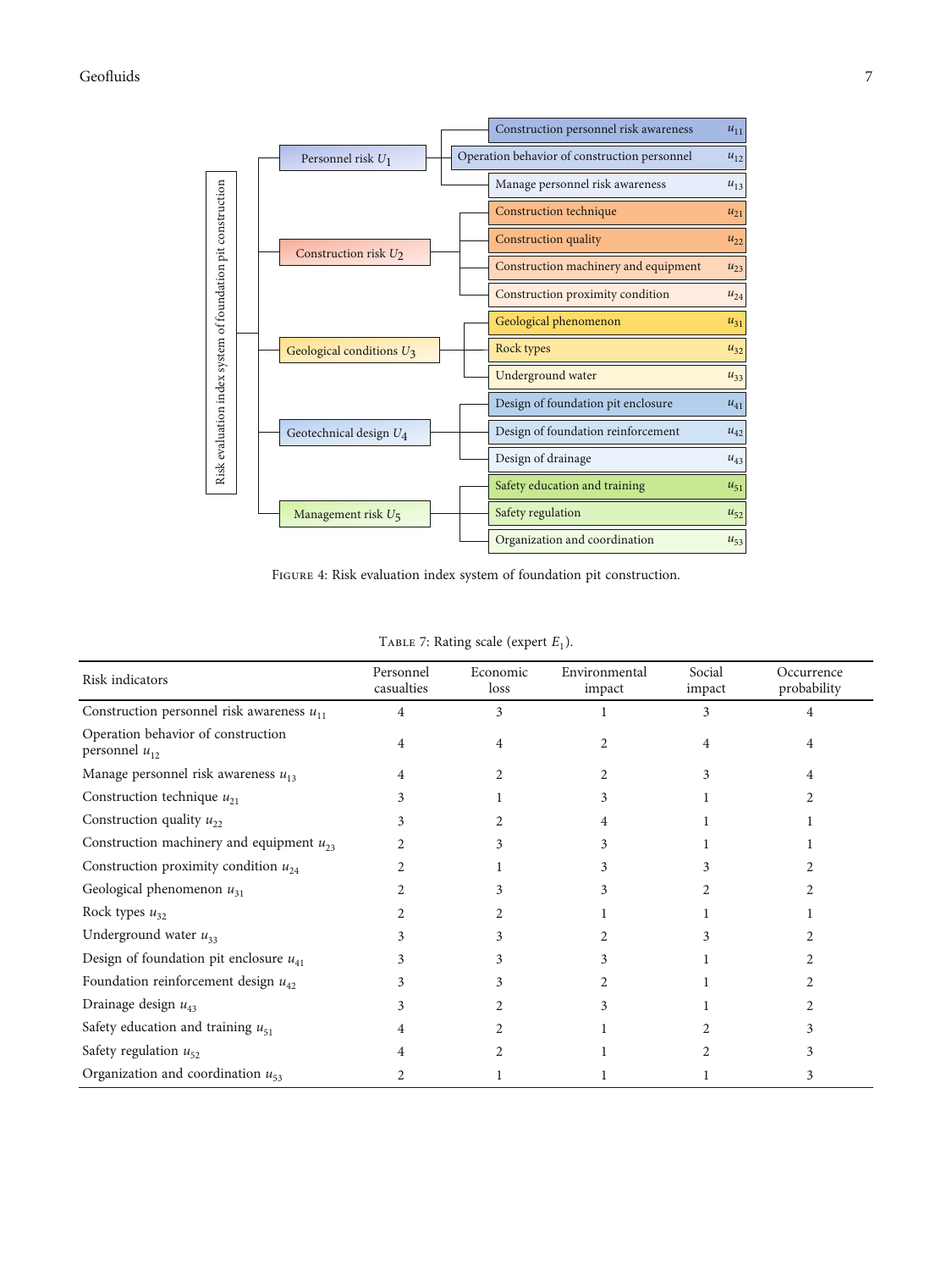<span id="page-7-0"></span>TABLE 8: Consequence degree index weight (expert  $E_1$ ).

| Index   | Personnel  | Economic | Environmental | Social |
|---------|------------|----------|---------------|--------|
|         | casualties | loss     | impact        | impact |
| Weights | 0.452      | 0.057    | 0.197         | 0.294  |

Based on the principle of maximum affiliation, it is known that the personnel risk is at level III, which is a significant risk.

For construction risk  $U_2$ , the evaluation process is as follows:

$$
B_2 = w_2^{\circ} R_2
$$
  
= (0.126, 0.078, 0.326, 0.469)<sup>°</sup>  

$$
= (0.365, 0.416, 0.178, 0.041).
$$
  
(8)

Based on the principle of maximum affiliation, it is known that the construction risk is at level II, which is a general risk.

For geological conditions  $U_3$ , the evaluation process is as follows:

$$
B_3 = w_3^{\circ} R_3
$$
  
= (0.168, 0.484, 0.349)<sup>°</sup> 
$$
\begin{bmatrix} 0.250 & 0.625 & 0.125 & 0 \\ 0.375 & 0.625 & 0 & 0 \\ 0.250 & 0.500 & 0.250 & 0 \end{bmatrix}= (0.310, 0.581, 0.108, 0). (9)
$$

Based on the principle of maximum affiliation, it is known that the geological condition is at level II, which is a general risk.

For geotechnical design  $U_4$ , the evaluation process is as follows:

$$
B_4 = w_4^{\circ} R_4
$$
  
= (0.364, 0.537, 0.099)<sup>o</sup> 
$$
\begin{bmatrix} 0 & 0.625 & 0.375 & 0 \\ 0.125 & 0.500 & 0.375 & 0 \\ 0.125 & 0.500 & 0.125 & 0.250 \end{bmatrix}= (0.079, 0.546, 0.350, 0.025). (10)
$$

Based on the principle of maximum affiliation, it is known that the geotechnical design is at level II, which is a general risk.

For management risk  $U_5$ , the evaluation process is as follows:

$$
B_5 = w_5^{\circ} R_5
$$

$$
= (0.320, 0.558, 0.122)^{\circ} \begin{bmatrix} 0 & 0.375 & 0.625 & 0 \\ 0.125 & 0.125 & 0.375 & 0.375 \\ 0.250 & 0.750 & 0 & 0 \end{bmatrix}
$$

$$
= (0.100, 0.281, 0.409, 0.209).
$$
(11)

Based on the principle of maximum affiliation, it is known that the management risk is at level III, which is a significant risk.

4.6.2. Two-Level Fuzzy Integrated Evaluation. For the comprehensive risk of foundation pit construction, the evaluation process is as follows:

$$
B = w° R = (0.057, 0.158, 0.096, 0.276, 0.412)°
$$
  
\n
$$
\begin{bmatrix}\n0.014 & 0.264 & 0.429 & 0.293 \\
0.365 & 0.416 & 0.178 & 0.041 \\
0.310 & 0.581 & 0.108 & 0 \\
0.079 & 0.546 & 0.350 & 0.025 \\
0.100 & 0.281 & 0.409 & 0.209\n\end{bmatrix}
$$
\n(12)  
\n= (0.152, 0.403, 0.328, 0.116).

According to the principle of maximum affiliation,  $B_{\text{max}} = 0.403$ , so the comprehensive risk of foundation pit construction is at level II, which is a general risk.

#### 5. Analysis and Discussion

The risk value of each risk factor is calculated by obtaining the score of foundation construction risk factors in terms of consequence degree and probability of occurrence through the Delphi method. In order to more intuitively reflect the risk level corresponding to each risk index of foundation construction, the risk level intervals are correlated with the risk values of the indicators, as shown in Figure [6](#page-9-0). The comparison shows that the risk level of  $u_{32}$  (rock types) is I, and the degree is slightly risk, which needs to strengthen daily management and timely change.  $u_{21}$  (construction technique),  $u_{22}$  (construction quality),  $u_{23}$  (construction machinery and equipment),  $u_{24}$  (construction proximity condition),  $u_{31}$ (geological phenomenon),  $u_{33}$  (underground water),  $u_{42}$ (foundation reinforcement design), and  $u_{53}$  (organization and coordination) are level II; the degree of general risk should focus on and timely prevention and control.  $u_{11}$  (construction personnel risk awareness),  $u_{13}$  (manage personnel risk awareness),  $u_{41}$  (design of foundation pit enclosure),  $u_{43}$  (drainage design),  $u_{51}$  (safety education and training), and  $u_{52}$  (safety regulation) are level III, the degree is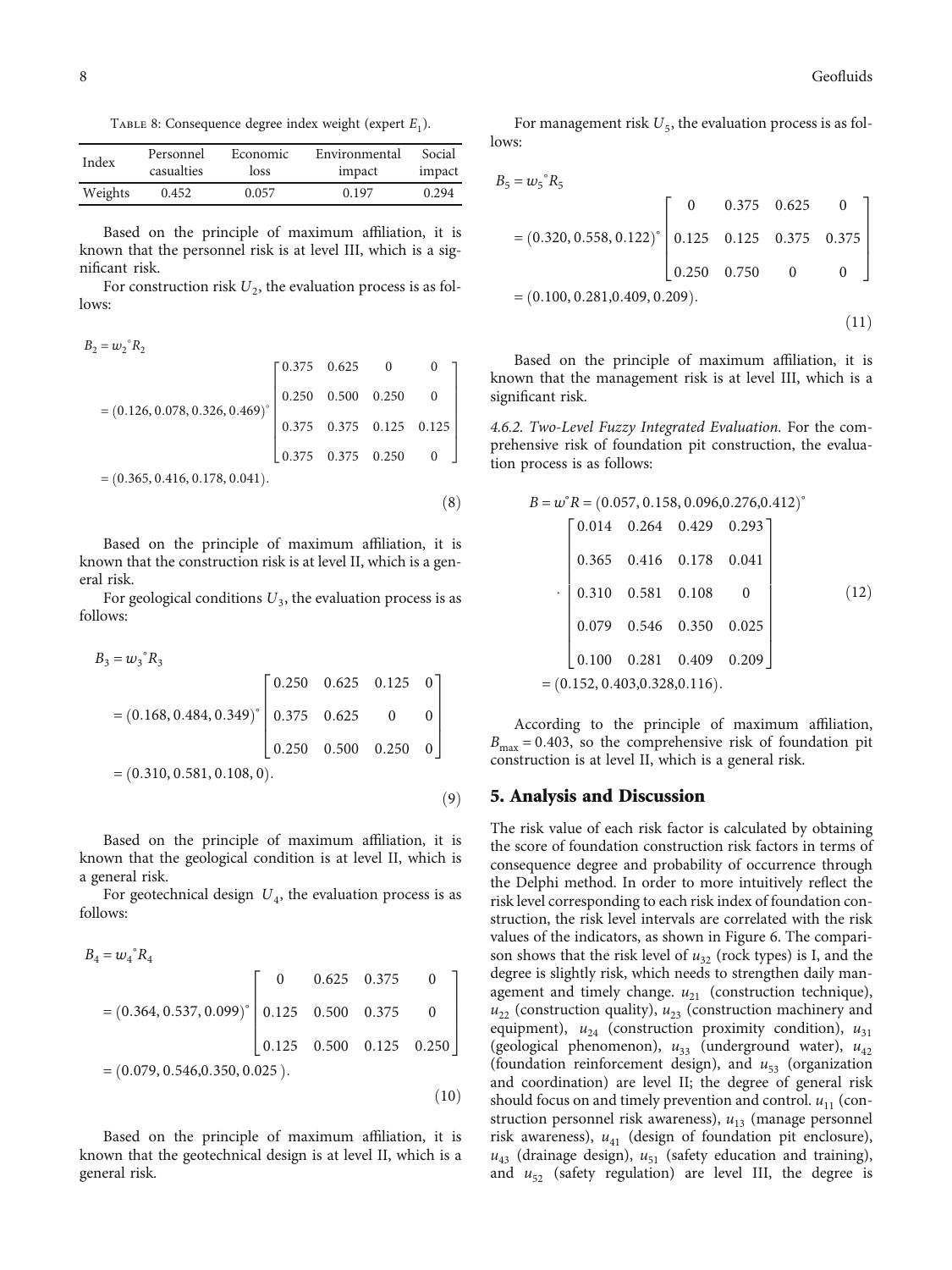<span id="page-8-0"></span>

|                |                       |          |          |          |          | $1.1222$ ), canning, or expert craftation beared. |          |          |          |          |          |          |          |          |          |          |
|----------------|-----------------------|----------|----------|----------|----------|---------------------------------------------------|----------|----------|----------|----------|----------|----------|----------|----------|----------|----------|
| Expert         | Evaluation indicators |          |          |          |          |                                                   |          |          |          |          |          |          |          |          |          |          |
|                | $u_{11}$              | $u_{12}$ | $u_{13}$ | $u_{21}$ | $u_{22}$ | $u_{23}$                                          | $u_{24}$ | $u_{31}$ | $u_{32}$ | $u_{33}$ | $u_{41}$ | $u_{42}$ | $u_{43}$ | $u_{51}$ | $u_{52}$ | $u_{53}$ |
| $E_1$          | 9.2                   | 13.3     | 12.8     | 4.6      | 2.6      | 2.0                                               | 4.9      | 4.5      | 1.5      | 5.6      | 4.8      | 4.4      | 4.7      | 8.1      | 8.1      | 4.4      |
| E <sub>2</sub> | 5.3                   | 10.5     | 6.8      | 5.9      | 9.9      | 2.7                                               | 3.1      | 6.1      | 1.5      | 2.2      | 6.4      | 1.9      | 1.5      | 5.9      | 10.3     | 5.2      |
| $E_3$          | 9.9                   | 11.6     | 7.9      | 16.0     | 7.8      | 11.6                                              | 8.0      | 3.1      | 3.1      | 8.2      | 6.6      | 7.6      | 6.0      | 7.0      | 13.3     | 8.1      |
| $E_4$          | 6.1                   | 3.9      | 5.4      | 2.5      | 6.4      | 6.2                                               | 2.2      | 2.9      | 3.4      | 2.0      | 5.8      | 5.7      | 4.5      | 8.1      | 9.5      | 4.7      |
| $E_5$          | 8.9                   | 8.7      | 5.5      | 4.7      | 3.0      | 3.3                                               | 2.0      | 4.2      | 3.6      | 5.4      | 8.4      | 8.4      | 4.3      | 4.6      | 6.7      | 1.3      |
| $E_6$          | 2.4                   | 10.1     | 6.9      | 3.0      | 3.7      | 4.0                                               | 3.0      | 3.6      | 3.2      | 5.9      | 7.6      | 7.0      | 9.4      | 7.2      | 2.1      | 3.0      |
| $E_7$          | 5.3                   | 11.7     | 7.1      | 2.1      | 3.2      | 5.9                                               | 6.9      | 5.1      | 1.5      | 5.8      | 4.5      | 4.8      | 9.4      | 3.4      | 4.6      | 3.9      |
| $E_8$          | 4.3                   | 4.0      | 7.0      | 4.7      | 5.8      | 2.1                                               | 3.7      | 2.8      | 6.0      | 6.6      | 6.3      | 5.9      | 9.5      | 8.0      | 6.1      | 3.9      |
| Risk value     | 6.4                   | 9.2      | 7.4      | 5.4      | 5.3      | 4.7                                               | 4.2      | 4.0      | 3.0      | 5.2      | 6.3      | 5.7      | 6.2      | 6.5      | 7.6      | 4.3      |



Risk factors

Figure 5: Expert rating summary figure.

| Risk factors                                             |       |       | Weights |       |       |
|----------------------------------------------------------|-------|-------|---------|-------|-------|
| Personnel risk $u_{1i}$                                  | 0.109 | 0.309 | 0.582   |       |       |
| Construction risk $u_{2i}$                               | 0.126 | 0.078 | 0.326   | 0.469 |       |
| Geological conditions $u_{3i}$                           | 0.168 | 0.484 | 0.349   |       |       |
| Geotechnical design $u_{4i}$                             | 0.364 | 0.537 | 0.099   |       |       |
| Management risk $u_{5i}$                                 | 0.320 | 0.558 | 0.122   |       |       |
| Comprehensive risks of foundation pit construction $U_i$ | 0.057 | 0.158 | 0.096   | 0.276 | 0.412 |

Table 10: Weighting of foundation pit construction risk indicators.

Table 9: Summary of expert evaluation scales.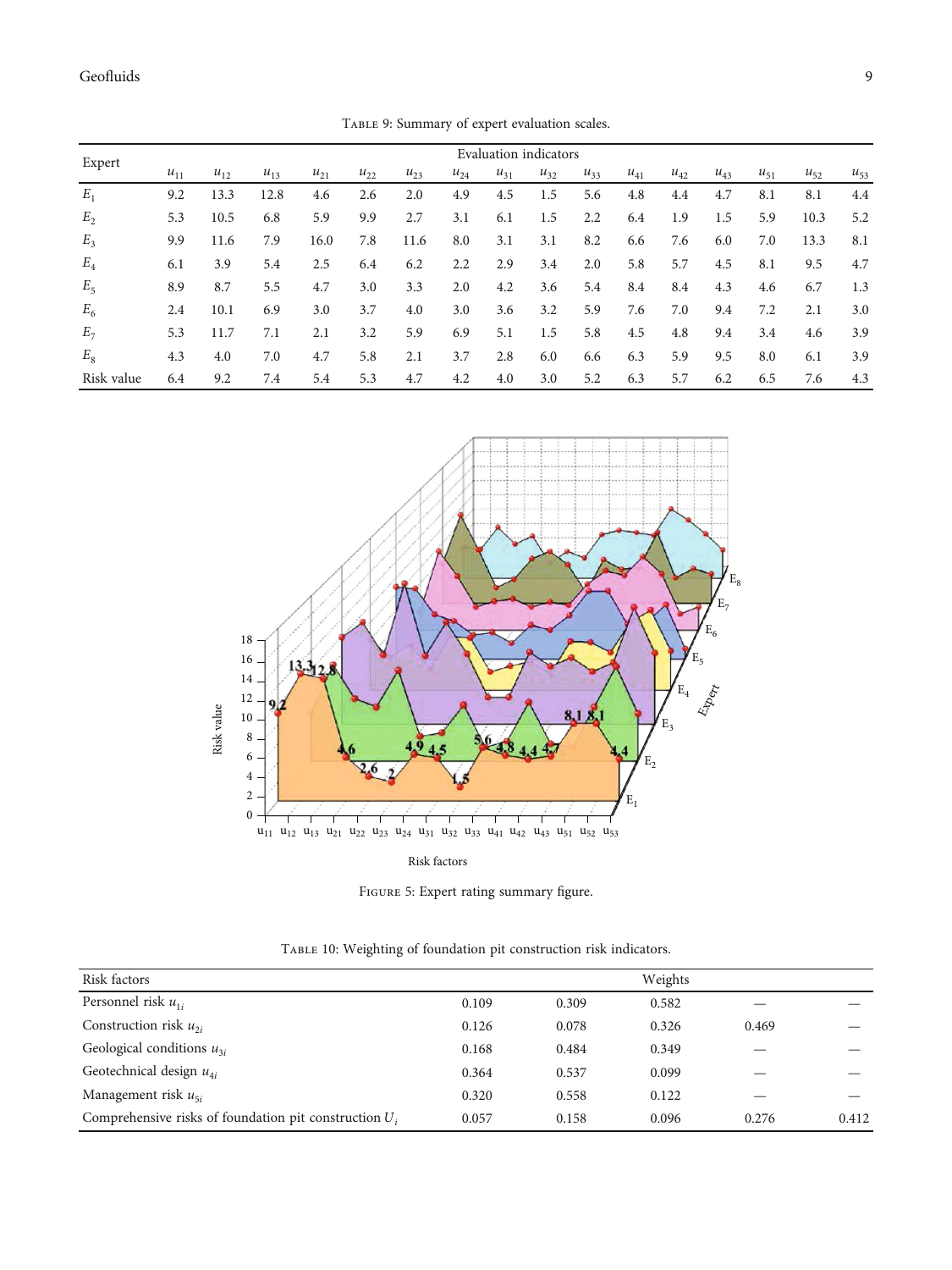<span id="page-9-0"></span>

| Indicators                                            |                 |                 | Grade                |                |
|-------------------------------------------------------|-----------------|-----------------|----------------------|----------------|
|                                                       | Slightly risk I | General risk II | Significant risk III | Highly risk IV |
| Construction personnel risk awareness $u_{11}$        | 0.125           | 0.375           | 0.250                | 0.250          |
| Operation behavior of construction personnel $u_{12}$ | $\mathbf{0}$    | 0.250           | 0.125                | 0.625          |
| Manage personnel risk awareness $u_{13}$              | $\mathbf{0}$    | 0.250           | 0.625                | 0.125          |
| Construction technique $u_{21}$                       | 0.375           | 0.625           | $\Omega$             | $\mathbf{0}$   |
| Construction quality $u_{22}$                         | 0.250           | 0.500           | 0.250                | $\mathbf{0}$   |
| Construction machinery and equipment $u_{23}$         | 0.375           | 0.375           | 0.125                | 0.125          |
| Construction proximity condition $u_{24}$             | 0.375           | 0.375           | 0.250                | $\mathbf{0}$   |
| Geological phenomenon $u_{31}$                        | 0.250           | 0.625           | 0.125                | $\mathbf{0}$   |
| Rock types $u_{32}$                                   | 0.375           | 0.625           | $\mathbf{0}$         | $\mathbf{0}$   |
| Underground water $u_{33}$                            | 0.250           | 0.500           | 0.250                | $\mathbf{0}$   |
| Design of foundation pit enclosure $u_{41}$           | $\mathbf{0}$    | 0.625           | 0.375                | $\mathbf{0}$   |
| Foundation reinforcement design $u_{42}$              | 0.125           | 0.500           | 0.375                | $\mathbf{0}$   |
| Drainage design $u_{43}$                              | 0.125           | 0.500           | 0.125                | 0.250          |
| Safety education and training $u_{51}$                | $\mathbf{0}$    | 0.375           | 0.625                | $\mathbf{0}$   |
| Safety regulation $u_{52}$                            | 0.125           | 0.125           | 0.375                | 0.375          |
| Organization and coordination $u_{53}$                | 0.250           | 0.750           | $\mathbf{0}$         | $\mathbf{0}$   |





FIGURE 6: Risk factor, risk value, and risk level interval comparison.

significant risk, and the corresponding solution should be developed. The risk level of  $u_{12}$  (operation behavior of construction personnel) is IV, and the degree of highly risk should focus on and timely start the plan or implementation of the program to avoid unnecessary losses and injuries caused by risk.

From the risk assessment of the project example, it is known that the risk level of  $U_1$  (personnel risk) is III, and the degree is significant risk. Therefore, in the process of foundation pit construction, we should cultivate the risk consciousness of construction personnel and regulate their operation behavior. At the same time, the management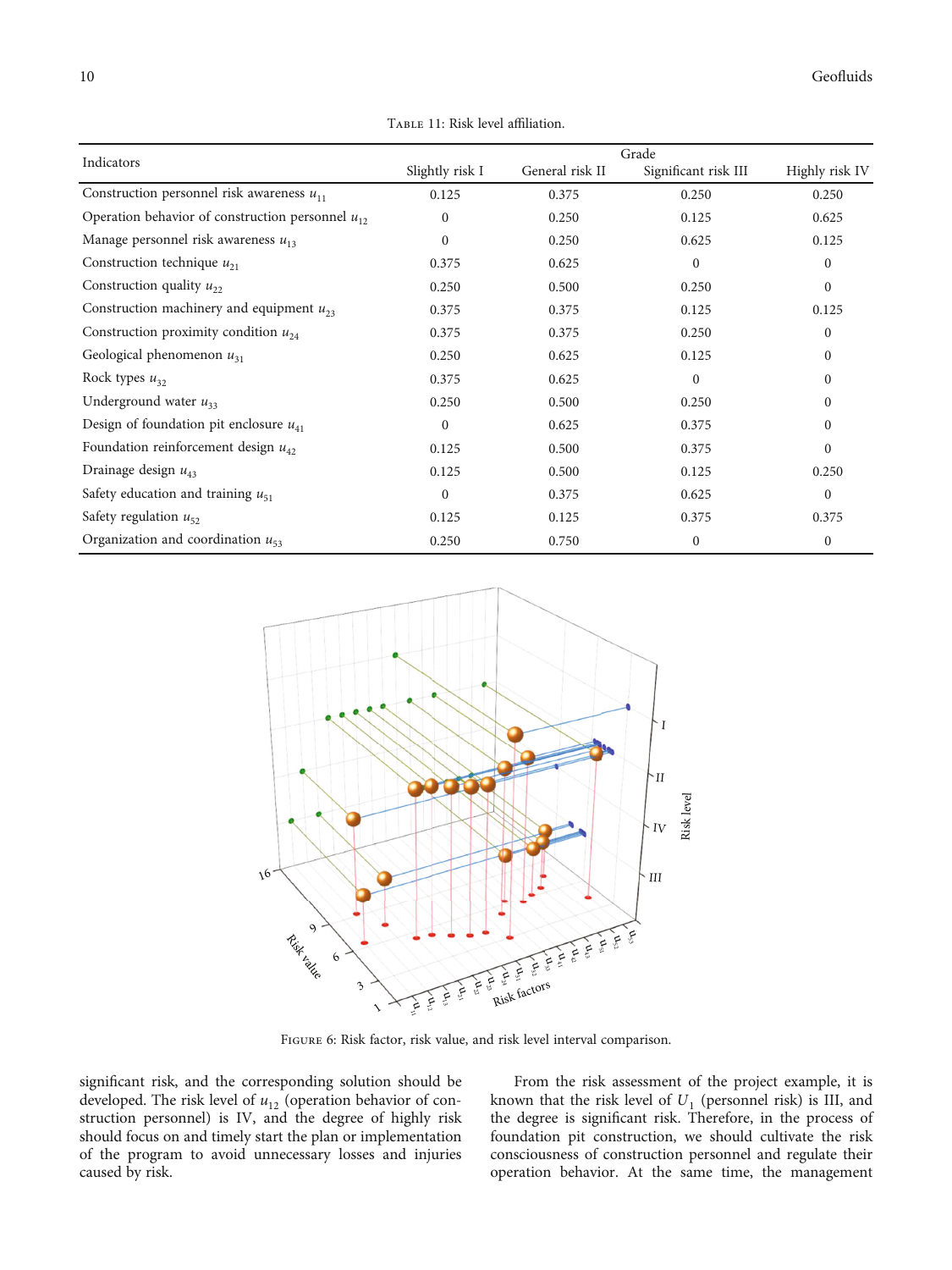<span id="page-10-0"></span>personnel should also have a strong awareness of risk and supervise the safety of personnel from the control level. The risk levels of  $U_2$  (construction risk),  $U_3$  (geological conditions), and  $U_4$  (geotechnical design) are II, and the degree is general risk. According to the actual situation of underground facilities and neighboring buildings at the construction site, a scientific and reasonable construction plan is formulated and strictly followed, with a view to avoiding construction risks. The geological conditions and geotechnical design are important risk factors affecting construction safety during the construction of the foundation pit, and a reasonable and perfect real-time monitoring program and safety measures program must be adopted. The risk level of  $U_5$  (management risk) is III, the degree of significant risk. In the process of carrying out safety management, the construction unit needs to optimize the entire construction process and reasonably allocate resources to ensure the quality and safety of construction. And the comprehensive risk evaluation of the system is level II, the degree of general risk. The pit is generally in a safe state, but there are still certain safety hazards. It is necessary to take appropriate monitoring measures and early warning means for major risk sources to ensure construction safety.

#### 6. Conclusion

In the process of foundation pit construction risk assessment, the risk consequence degree index is refined and divided into five aspects: human casualty, economic loss, environmental impact and social impact, and the probability of occurrence. In the expert scoring session of the Delphi method, the risk value of the risk event is obtained by combining the influence of both the degree of risk consequences and the probability of occurrence.

The pit construction risks are summarized and analyzed from five perspectives: personnel, construction, geology, geotechnical, and management, and a comprehensive risk evaluation index system is constructed, which includes 5 primary indicators and 16 secondary indicators.

The results of the case study showed that the risk level of "personnel risk" is III and the degree of significant risk. The risk levels of "construction risk," "geological conditions," and "geotechnical design" are level II and the degree of general risk. The risk level of "management risk" is level III, and the degree is significant risk. The comprehensive risk evaluation of the system is level II, and the degree is general risk. This method has some practical engineering significance and can provide preliminary reference for similar foundation pit construction projects.

#### Data Availability

The data sets used and analyzed during the current study are available from the corresponding author upon reasonable request.

## Conflicts of Interest

The authors declare that they have no conflicts of interest.

## Authors' Contributions

Lei Li contributed to the conceptualization, supervision, and funding acquisition. Ruihan Li contributed to the methodology, software, and writing—original draft. Mei Zhi contributed to the investigation, supervision, and writing—review and editing. Siwei Wang contributed to the investigation and writing—review and editing. Lirong Cao contributed to the supervision and writing—review and editing.

## Acknowledgments

The authors would like to show the gratitude to the financial supports from the National Natural Science Foundation of China (No. 52074214) and the Xi'an Science and Technology Plan Projects (No. 21SFSF0010).

#### References

- [1] C. Feng, D. Zhang, H. Wang, and X. Zhang, "Deformation response and safety evaluation of buildings affected by subway-station construction," Advances in Civil Engineering, vol. 2021, 18 pages, 2021.
- [2] J. Wu, L. Peng, J. Li et al., "Rapid safety monitoring and analysis of foundation pit construction using unmanned aerial vehicle images," Automation in Construction, vol. 128, 2021.
- [3] G. L. Feng, B. R. Chen, Y. X. Xiao et al., "Microseismic characteristics of rockburst development in deep TBM tunnels with alternating soft-hard strata and application to rockburst warning: a case study of the Neelum-Jhelum hydropower project," Tunnelling and Underground Space Technology, vol. 122, article 104398, 2022.
- [4] Y. Yu, G. L. Feng, C. J. Xu, B. R. Chen, D. X. Geng, and B. T. Zhu, "Quantitative threshold of energy fractal dimension for immediate Rock Burst warning in deep tunnel: a case study," Lithosphere, vol. 2021, no. Special 4, p. 1699273, 2022.
- [5] G. L. Feng, X. T. Feng, B. R. Chen, Y. X. Xiao, and Y. Yu, "A microseismic method for dynamic warning of rockburst development processes in tunnels," Rock Mechanics and Rock Engineering, vol. 48, no. 5, pp. 2061–2076, 2015.
- [6] Y. Yu, D. C. Zhao, G. L. Feng, D. X. Geng, and H. S. Guo, "Energy evolution and acoustic emission characteristics of uniaxial compression failure of anchored layered sandstone," Frontiers in Earth Science, vol. 10, article 841598, 2022.
- [7] W. Fan, J. Zhou, J. Zhou, D. Liu, W. Shen, and J. Gao, "Safety management system prototype/framework of deep foundation pit based on BIM and IoT," Advances in Civil Engineering, vol. 2021, Article ID 5539796, 2021.
- [8] Z. Yue, W. Tienan, Q. Lu, W. Banqiao, and W. Kang, "Risk assessment for the deep foundation pit construction of the underground complex based on the IFS-dynamic weighting," Journal of Safety and Environment, vol. 21, no. 4, pp. 1389– 1396, 2021.
- [9] Z. Zhenbo, S. Taisen, Z. Xiaoyan, and L. Zhichun, "Whole objective process analysis for risk assessment of foundation pit based on analytic hierarchy process calculation method," Chinese Journal of Underground Space and Engineering, vol. 17, no. S2, pp. 991–997, 2021.
- [10] D. Wei, D. Xu, and Y. Zhang, "A fuzzy evidential reasoningbased approach for risk assessment of deep foundation pit,"